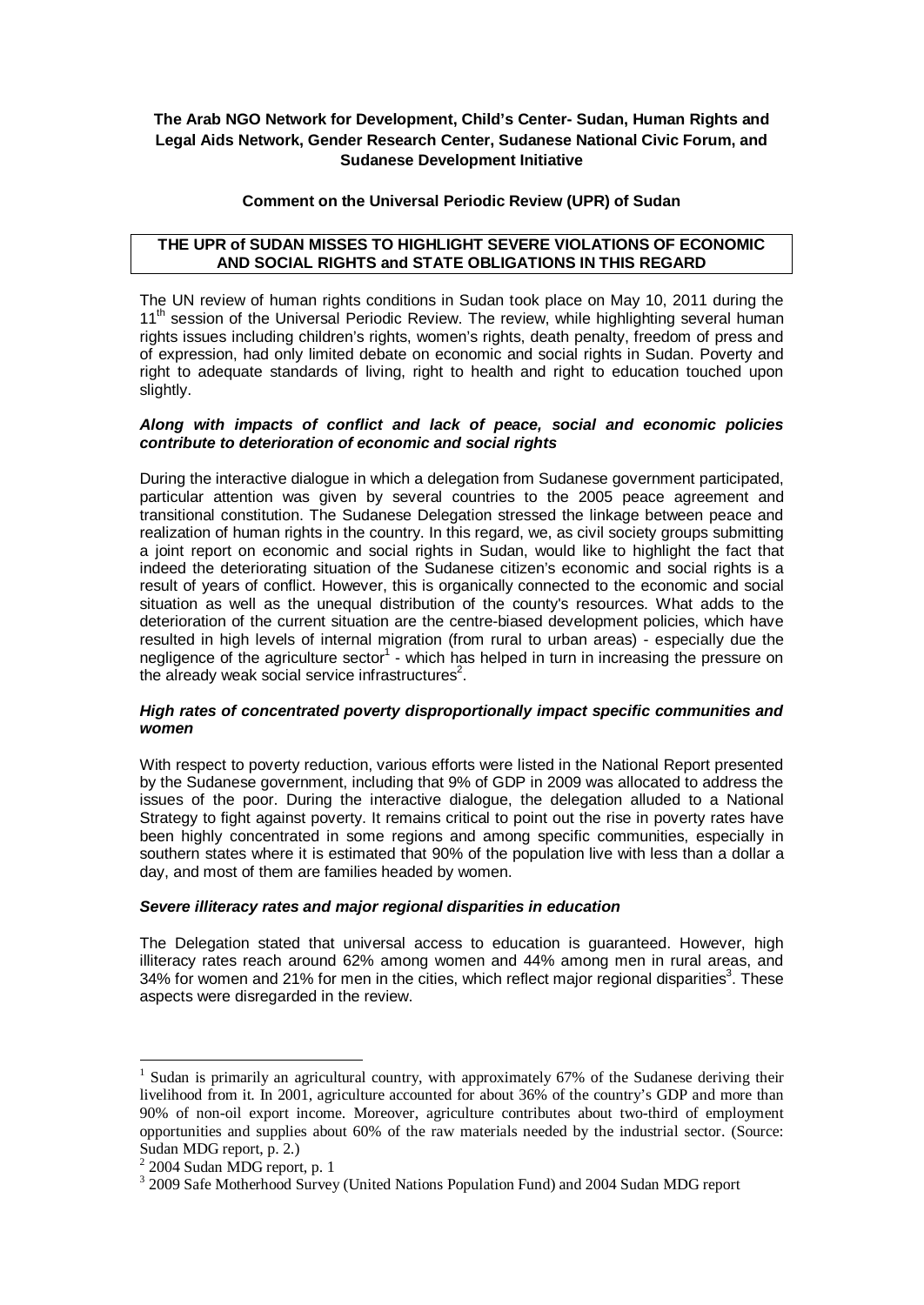### *Lack of Commitment to Ratify CEDAW and Weak Address of Women's Rights*

While the Secretary General of the National Council of Women in Sudan introduced efforts related to women's empowerment and replied to several recommendations on the adoption of CEDAW, but there had been no clear commitment from the Sudanese Delegation with regard to the ratification of CEDAW.

With regard to the questions of gender equality, the Delegation restated that Sudan has all legislative measures for the enjoyment of equal rights between women and men, including right to work and equal pay. Nevertheless, reality in Sudan shows that there is very low participation of women in the labor markets, while their work is mainly restricted to housework.

#### *Lack of Implementation and Monitoring Mechanisms for Undertaken Reforms*

During his presentation the Minister of Justice stated that "legislative reform is a continuous process in Sudan and that there are no exceptions". However, beyond reform, Sudan is asked to align the amendment of legislations, with clear transparent effective and efficient implementation and monitoring mechanisms.

In light of this weak consideration under the UPR process of the reality of economic and social rights in Sudan, as civil society organizations which submitted the report on economic and social rights, we: (1) will continue to press and advocate for a proper consideration of Sudan's obligations under the Covenant on Economic, Social and Cultural Rights and (2) urge members of the Human Rights Council to call upon Sudan to adopt the Optional Protocol to the named Covenant. We will continue to closely monitor all commitments made by the Sudanese Government under the review process to ensure implementation once the review ends.

We recall the recommendations raised in the report submitted by the Arab NGO Network for Development, Child's Center- Sudan, Human Rights and Legal Aids Network, Gender Research Center, National Civic Forum, and the Sudanese Development Initiative;

1. Include the bill of rights appended to the transitional constitution in the permanent constitution to be adopted.

2. Develop an independent mechanism to ensure enabling and implementing rights established in the bill of rights.

3. Assert economic and social rights in the constitution and the rights charter, especially in the fields of health, labor, education, and housing.

4. Join the optional protocol on economic, social, and cultural rights.

5. Increase efforts to deal with and end extreme poverty and develop sustainable strategies to reduce it and ensure equal access to basic services.

6. Allow monitoring of public budgets and participation of civil society organizations in budget processes and performance monitoring.

7. Develop a joint mechanism among relevant government agencies and civil society organizations to implement the state's ratified obligations as stated in the MDGs, including education for all and children's rights.

8. Sign and ratify the Convention on Elimination of all forms of Discrimination against Women (CEDAW) and develop a mechanism to ensure the implementation of the convention.

### **Recommendations on an adequate standard of living:**

9. Develop programs to fight poverty and improve the indexes currently employed to statistically look at poverty, while taking into consideration regional and qualitative differences.

10. Enhance access to safe water services and reduce disparities among various states.

11. Develop programs that aim to fight unemployment among the youth and women as well as child labor and abuse, and that conform to international labor standards and children's rights convention.